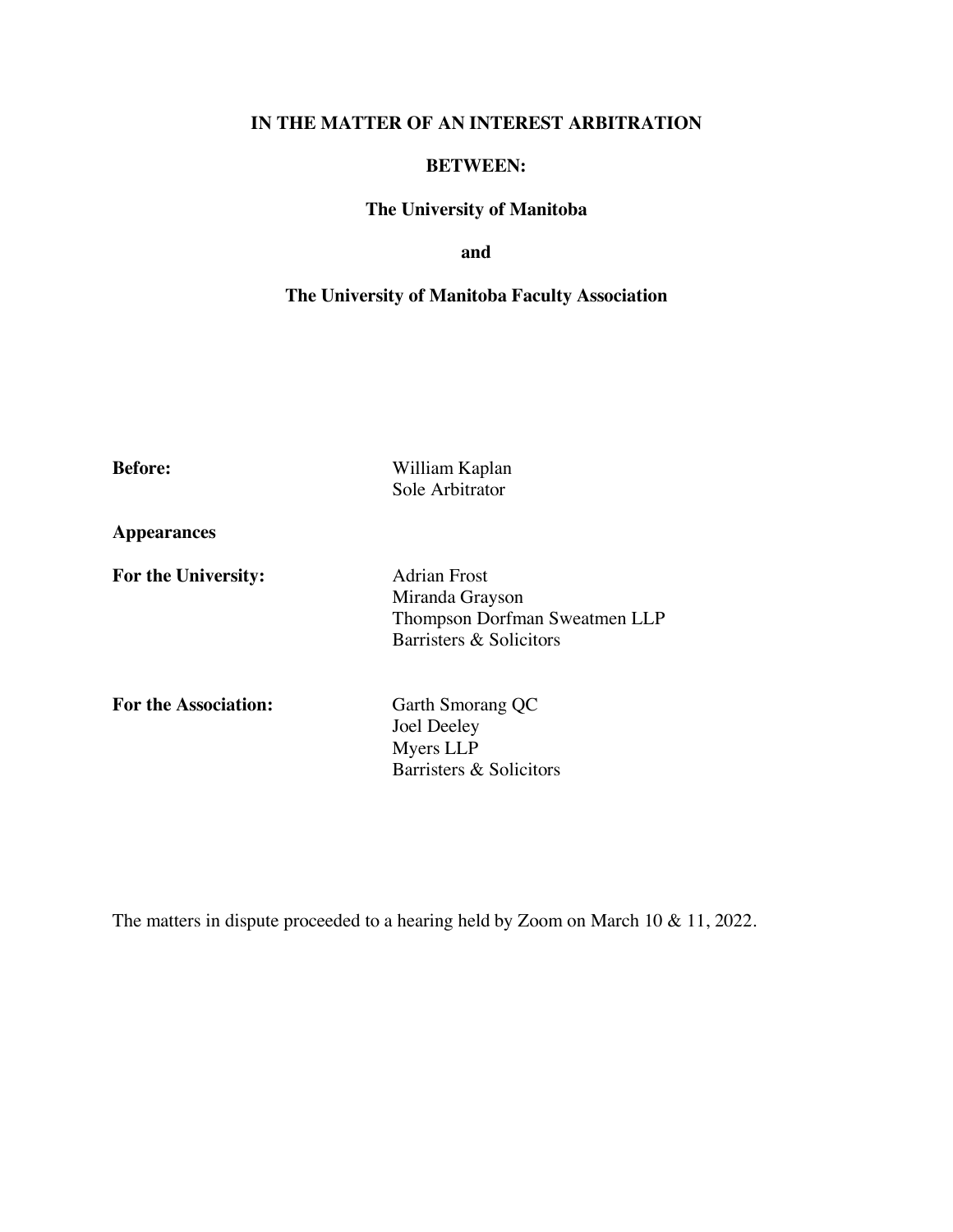#### **Introduction**

The University of Manitoba (University) is the preeminent post-secondary institution in Manitoba, with more than 9000 employees including Faculty Members (977 Professors, Associate Professors, Assistant Professors & Lecturers), Instructors (226 Senior Instructors, Instructor IIs and Instructor Is) and Academic Librarians (58 Librarians, Associate Librarians, Assistant Librarians and General Librarians). With more than 30,000 students, the University is among the largest in the country. The University and the University of Manitoba Faculty Association (Association) have a mature bargaining relationship, one dating from 1951. The previous collective agreement expired on March 31, 2021. The parties met in collective bargaining throughout the summer and fall of 2021. The Association began a legal strike on November 2, 2021. The experienced and well-regarded mediator – who had been assisting the parties throughout – concluded that there was no prospect of a voluntary agreement and recommended that the outstanding issues be remitted to interest arbitration. This recommendation was eventually accepted and classes resumed on December 7, 2021. As will be discussed below, this was not the typical referral of unresolved disputes to interest arbitration: instead, the parties agreed on unique and specific terms of reference to guide the arbitrator in reaching a decision.

#### **Process**

By agreement of the parties – memorialized in the *Memorandum of Agreement re: Interest Arbitration on Outstanding Collective Bargaining Disputes* (*Memorandum*)– an interest arbitration board was consensually convened and three issues were referred to be decided within thirty days: (1) General Salary Increase, (2) Recruitment and Retention Adjustment and (3)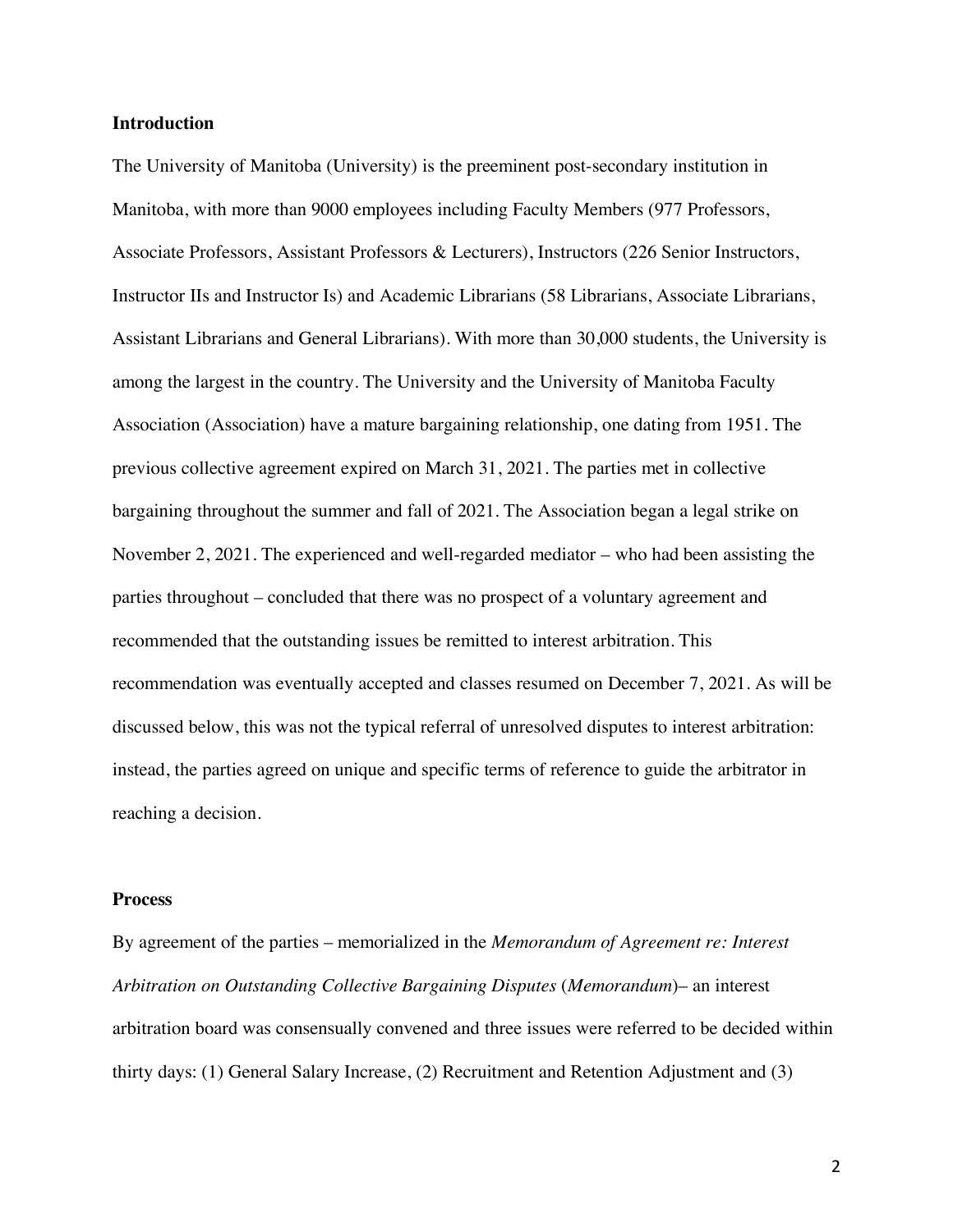Return to Work Disputes. In advance of the hearing, both parties filed extensive briefs and reply briefs, together with supporting materials and relevant authorities. The case proceeded by Zoom on March 11 & 12, 2022.

#### **Outstanding Issues in Dispute**

As just noted, three issues were, by agreement of the parties, referred to interest arbitration:

- **1.** The General Salary Increase.
- **2.** Recruitment and Retention Adjustments.
- **3.** Return to Work Disputes: Pay, Pension, Union Dues and Benefit issues related to the period of the strike.

Determination of these issues requires consideration of context.

#### **The Context for this Hearing**

Attention was paid, both in the briefs and at the hearing, to the recent and controversial history of the University-Association collective bargaining relationship and the role played by the Government of Manitoba in it. It is fair to say that government interference in free collective bargaining adversely affected wage outcomes (with general salary increases totalling just 1.75% between 2016-2021 not inclusive of increments). Suffice it to say that while both parties have their views about the past, they agree that the focus of these proceedings must be on the present and future. One of their shared goals is to restore their damaged relationship. Clearly it is time to turn the page.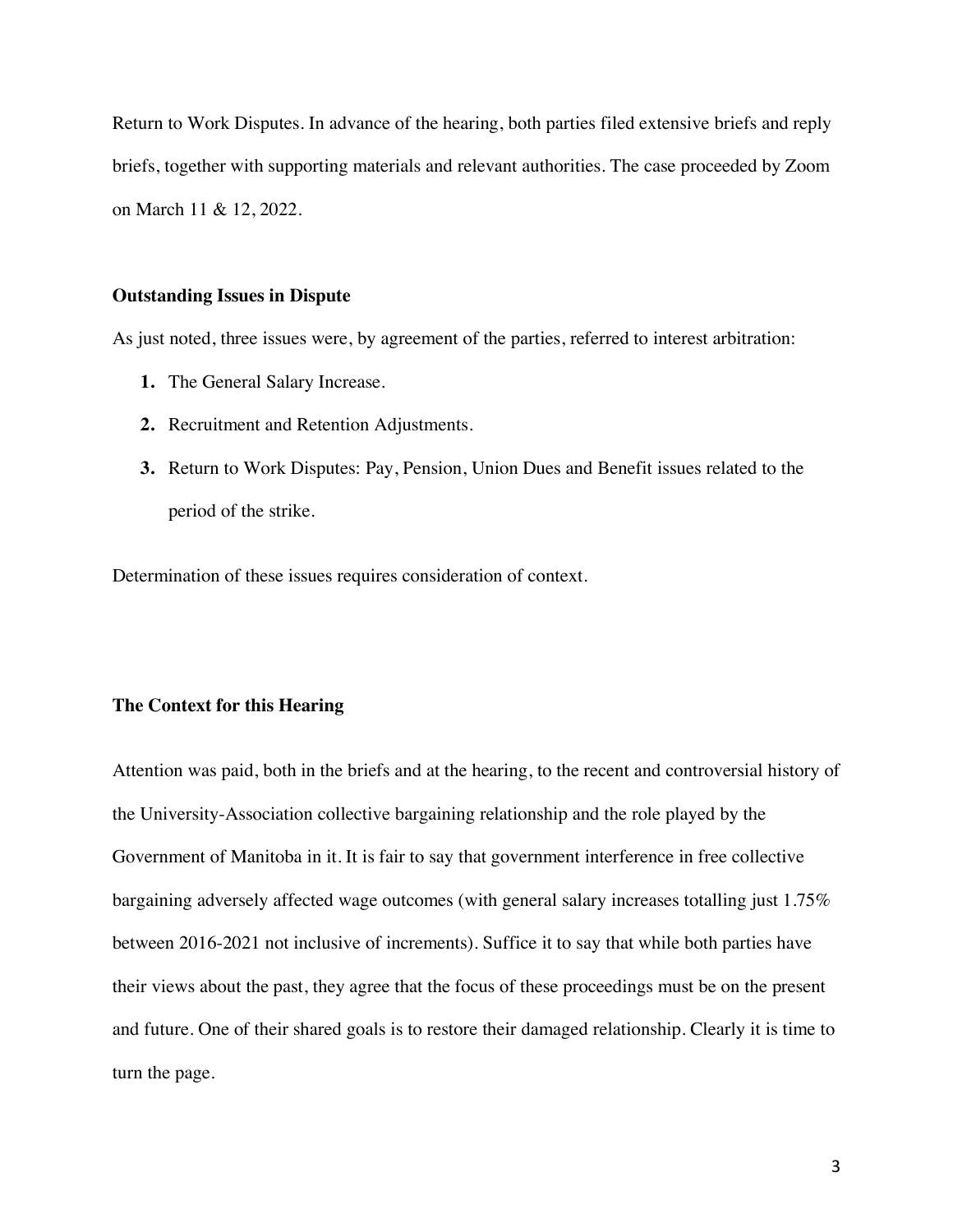Also extremely important, and legally and factually material – indeed governing – is the *Memorandum*; in particular, Paragraph 8:

In conducting the interest arbitration and determining the quantum of General Salary Increases and Recruitment and Retention Adjustments, the arbitrator shall be guided by the mutual aim of the Parties to achieve reasonable advancement in the U15 Group of Canadian Research University Salary Standings towards the 25<sup>th</sup> percentile, during the life of the Collective Agreement. The Arbitrator may consider arguments about the total effect of Article 24 in achieving reasonable advancement towards the 25<sup>\*</sup> percentile during the life of the Collective Agreement.

The U15 Group (U15) is an association of 15 public research-focused post-secondary institutions in Canada (the University is the only one in Manitoba). According to the data, and it is faculty data only – accepted by both parties – the University is at or near the bottom of each Faculty Member rank (Professor, Associate Professor and Assistant Professor) within the U15. In Paragraph 8 of the *Memorandum*, the parties have made manifest and memorialized their mutual objective of reasonable advancement in the U15 rankings towards the  $25<sup>*</sup>$  percentile, and to do so within the term of this collective agreement (2021-2024). The  $25<sup>*</sup>$  percentile is the value below which 25% of U15 salaries fall. Depending on whether median or mean salaries are used – the University says use median and the Association says use mean – Professors, Associate Professors and Assistant Professors fall between  $15<sup>*</sup>$  and  $13<sup>*</sup>$  place. To advance to the  $25<sup>*</sup>$ percentile would be equivalent to ranking between  $11<sup>th</sup>$  and  $12<sup>th</sup>$  place.

Quite clearly, and discussed further below, while all the usual interest criteria are relevant – and they were reviewed at length by both parties in their briefs and at the hearing – this shared goal; namely of reasonable advancement towards the  $25<sup>*</sup>$  percentile, and as clearly set out in the *Memorandum*, is paramount. That is not to say that the other interest arbitration criteria, most particularly replication – the replication of free collective bargaining – have not been considered.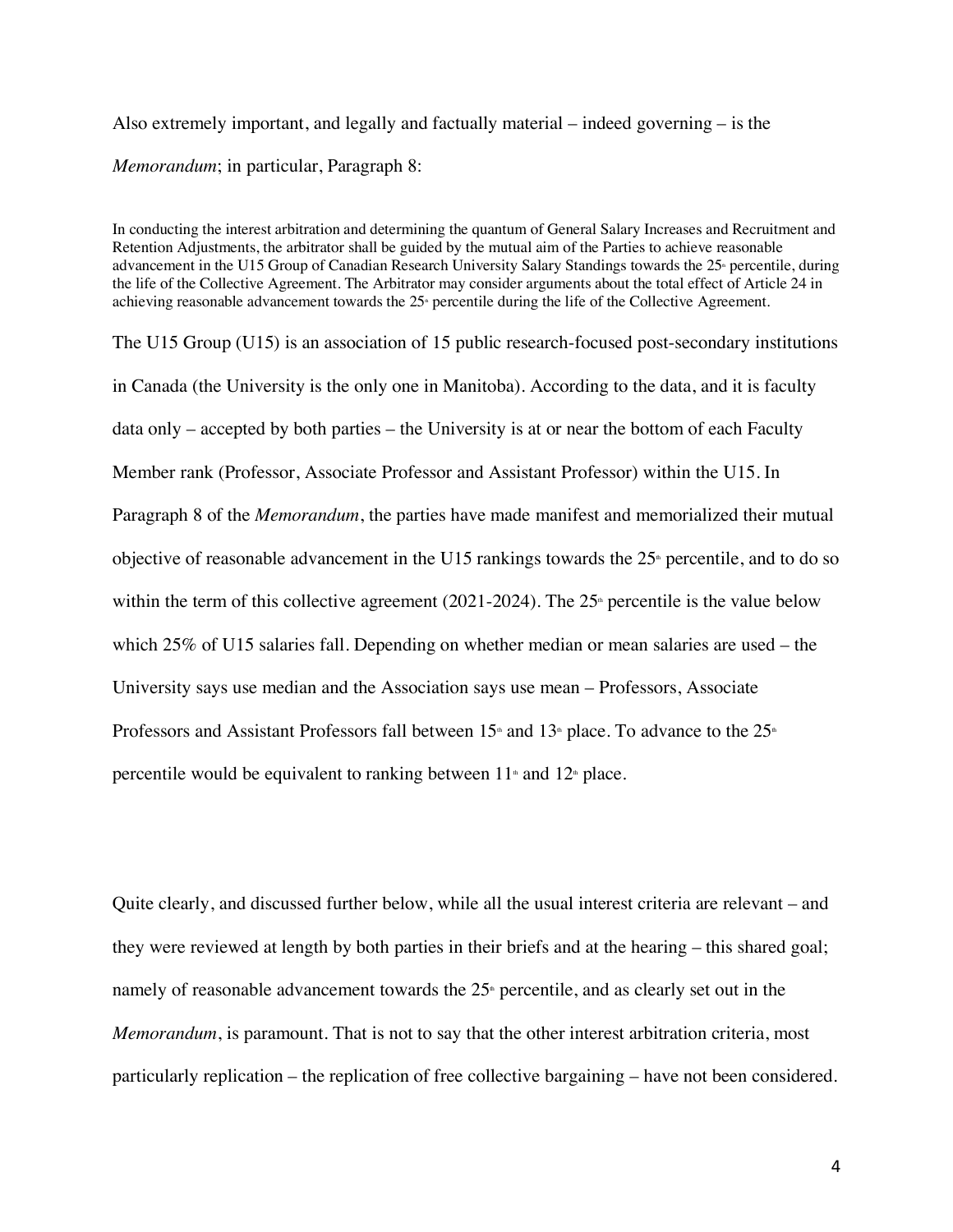They have been. The parties referred to other relevant factors including their negotiating history, the general economic climate, including inflation, other Manitoba public sector settlements and the cost to the University of any awarded proposal. All these submissions have been carefully considered and have informed the results reached.

#### **Association Submissions**

# **General Salary Increase**

In the Association's submission, for Professors, Instructors and Librarians (PIL) to make reasonable advancement towards the  $25<sup>*</sup>$  percentile of the U15, the following General Wage increases were required:

- April 1, 2021: 3.3%
- April 1, 2022: 3.6%
- April 1, 2023: 2.5%

In addition, the Association sought significant Recruitment and Retention adjustments – to be applied to base salaries in the first year of the collective agreement – ranging from \$17,150 for full professors to \$3,020 for Associate Librarians, Assistant Librarians and General Librarians. According to the Association, the across-the-board amounts, when combined with the Recruitment and Retention adjustments, together with certain structural compensation changes already agreed upon – elaborated below and referred to as Structural Changes – would result in PIL salaries reaching 90% of the  $25<sup>*</sup>$  percentile of the U15 during the term of the collective agreement.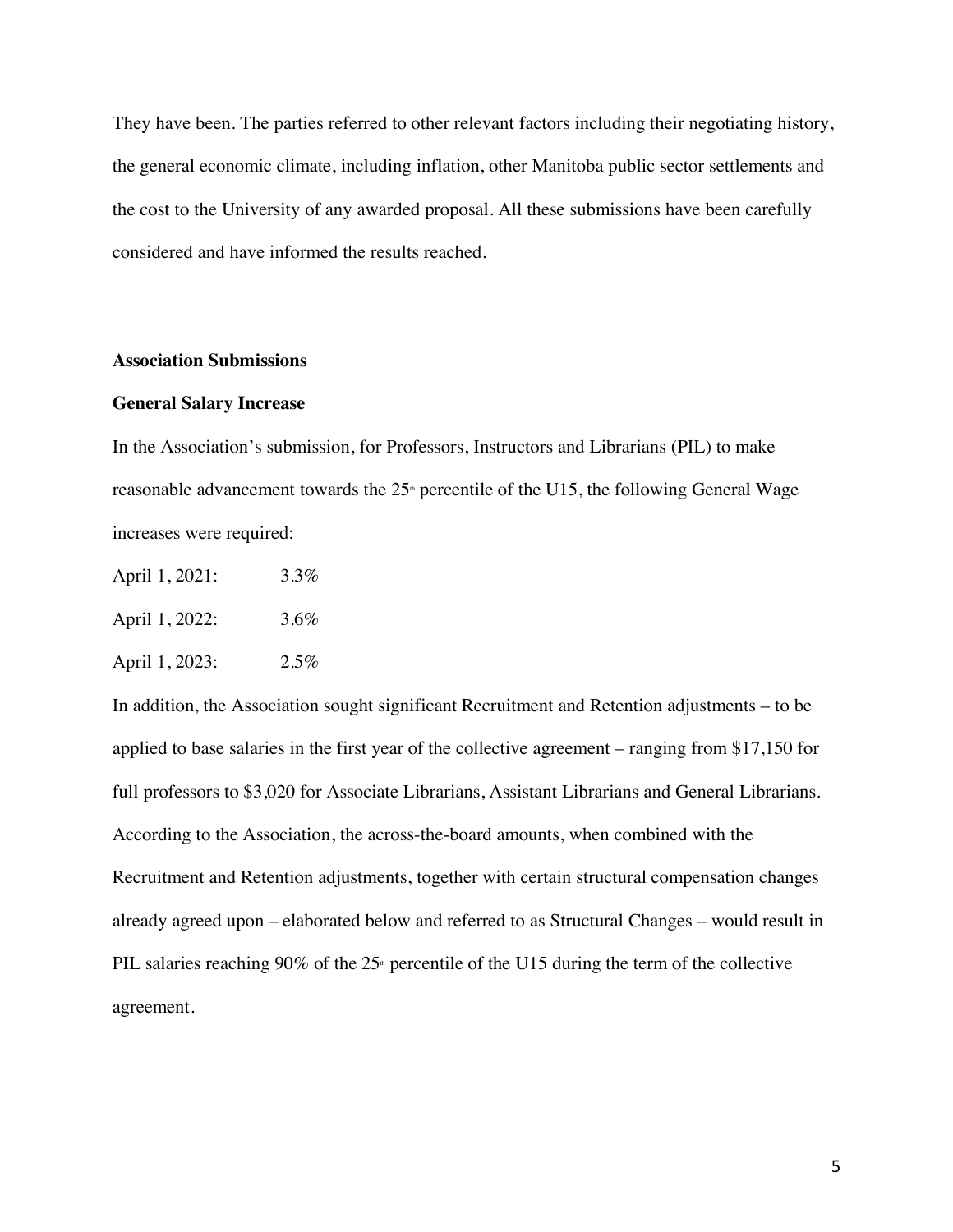Insofar as the Return to Work Disputes were concerned, the Association asked (i) that employee and employer pension contributions be made for the period of the strike for the teaching work from that period – work that was performed after the strike – (and that this period be considered pensionable service), (ii) that arrangements be made for employees to buy back pension for the period of the strike, and be credited for service, (iii) that dues be deducted and remitted to the Association from PILs who chose to work during the strike, and (iv) that the Association be reimbursed for the cost of health and welfare benefits that it assumed for striking members.

Turning first to the General Wage Increases, the Association submitted that in moving PILs towards the  $25<sup>*</sup>$  percentile of the U15 during the term of the collective agreement – the primary objective of this proceeding – the across-the-board increases it sought would only partially achieve that objective. To actually achieve that goal, the amounts awarded needed to incorporate projected increases in the U15 that reflected both anticipated inflation together with anticipated real salary growth. Even so – even with the across-the-board increases the Association sought – achievement of reasonable progress toward the  $25<sup>*</sup>$  percentile was not possible with salary increases alone. A Recruitment and Retention Adjustment was, accordingly, required to complete the task mandated by Paragraph 8 of the *Memorandum*.

## **Recruitment and Retention Adjustment**

Not only was a Recruitment and Retention Adjustment required to achieve reasonable progress towards attainment of the 25<sup>th</sup> percentile, but the evidence independently established, as detailed in the Association's submission, a serious and ongoing recruitment and retention problem at the University. Indeed, senior leadership at the University has, the Association submitted, frequently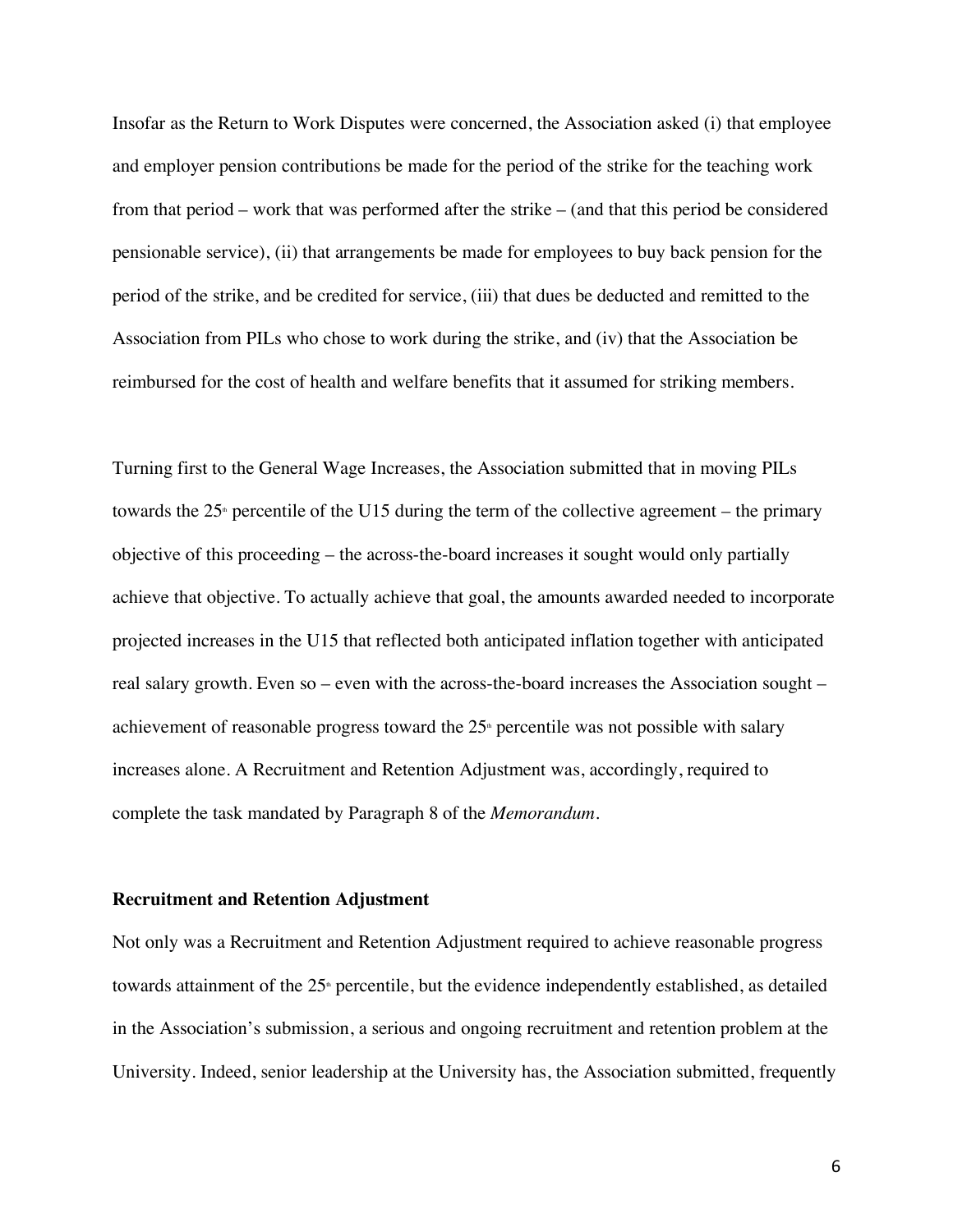and repeatedly pointed to this problem leading to the conclusion that the sought-after Recruitment and Retention adjustment amounts, to be applied to base in the first year for all PILs, should be awarded. When they were, and together with the requested across-the-board increases, and the amounts arising out of the earlier agreed-upon Structural Changes, they would collectively bring compensation to approximately 90% of the  $25<sup>*</sup>$  percentile of the U15. To the extent there was any over-compensation, i.e., above the  $25<sup>*</sup>$  percentile, that could be accounted for in the next bargaining round.

In further support of these submissions the Association noted that the provincial economic climate was good and steadily improving. Recovery was well underway. Provincial debt was high but manageable. The fiscal situation of the University was sound. It was, the Association argued, incontrovertible that inflation was a real and growing problem, with no sign of early abatement. Cost of living increases were, accordingly, both necessary and justified (and there was some evidence of cost-of-living adjustments in the provincial education sector that the Association referred to and relied upon). To be sure, there was a dearth of other provincial public sector settlements – settlements that would normally be given weight in a proceeding such as this – but that was not determinative given agreement that this arbitration be guided by the shared intention to move compensation toward the  $25<sup>th</sup>$  percentile of the U15 during the term of the collective agreement.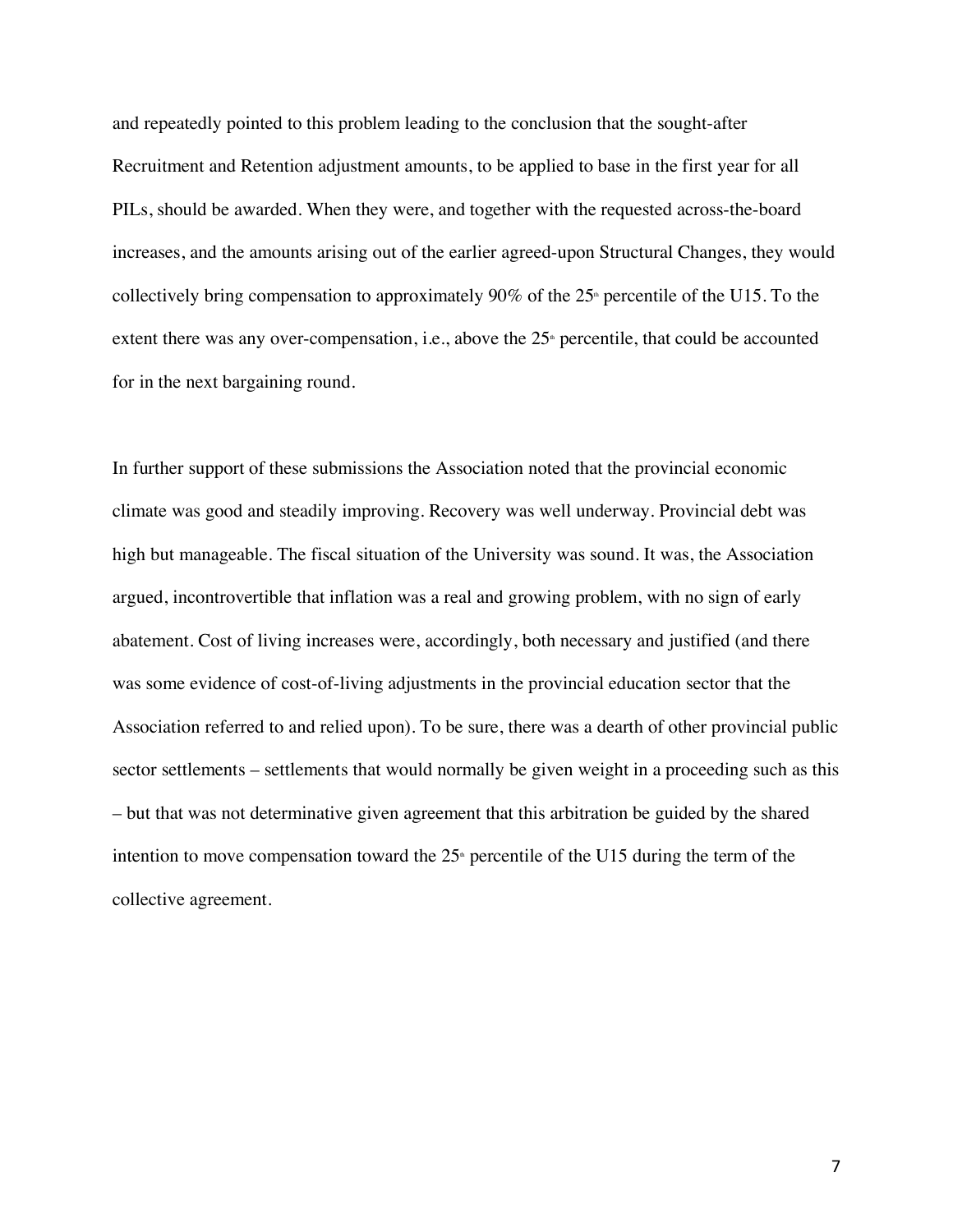#### **Return to Work Disputes**

#### **Pay**

The evidence was clear and categorical, the Association argued. Teaching that did not occur during the strike was required by the University to be performed after the strike. There was no reduction in assigned teaching and that had to be compensated. In addition, while some essential work took place during the strike, there was no doubt that when the strike was over, other deferred work – research and service – was performed.

In the case of teaching, striking members were required to perform all their annually assigned teaching duties for the 2021-2022 academic year. All teaching that could obviously not occur during the strike took place thereafter. There was no abridgement of instructional days and teaching hours – an option that was available to the University. One hundred percent of the teaching still had to be done, but in a compressed time frame. It would be completely inequitable, in the Association's submission, to expect its members to perform this deferred work but to do so without compensation. Likewise, deferred research and service activities were performed after the strike (along with essential work during the strike) and this work too appropriately attracted compensation.

Accordingly, the Association sought an order directing the University to pay for the teaching that was required after the strike. By way of example, if an individual had a 40% teaching load – which was normative – they should receive 40% of the compensation they lost during the strike (subject to union dues). With respect to Research and Service, the Association sought a declaration of entitlement to compensation for work performed during the strike or deferred and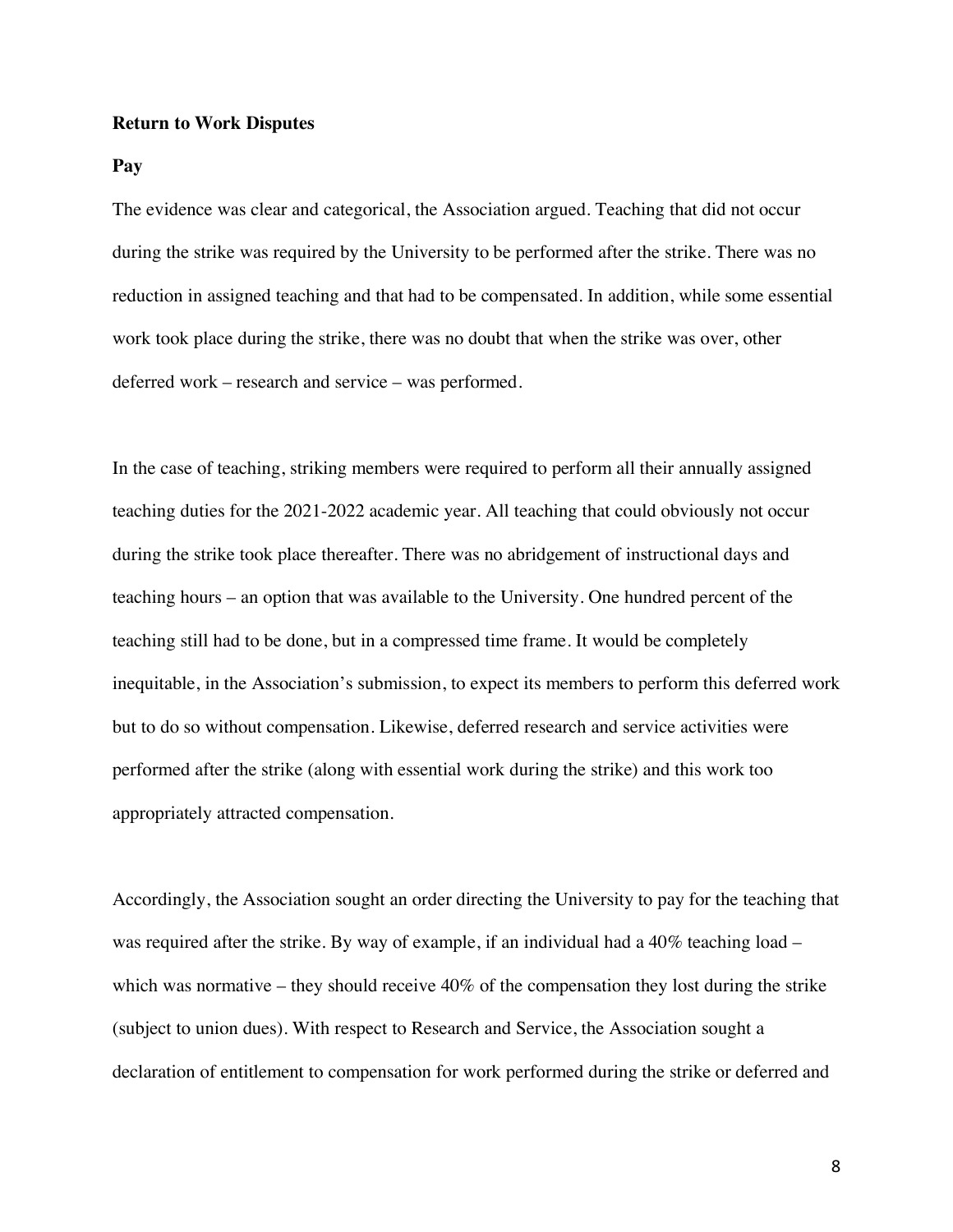performed after the strike. The Association asked that individual entitlements be remitted to the parties, but that I remain seized to resolve any disputes should the parties be unable to agree.

#### **Pension**

In the case of teaching that was not performed during the strike, but required afterwards, the Association, as previously noted, took the position that faculty members be paid for this work, as already described, and that the normal employer and employee pension deductions be taken from these pro rata amounts. The Association also sought an order permitting striking members to make retroactive contributions to the pension plan – and be credited for the service – for the period encompassed by the strike, both employer and employee amounts.

#### **Deduction of Dues**

The Association sought an order directing the University to deduct dues from members who worked during the strike, and to remit those deducted dues to it.

#### **Health and Welfare Benefits**

As is customary, the Association paid both employer and employee health and welfare premiums during the duration of the strike. The Association asked that this amount be reimbursed to it.

#### **University Submissions**

#### **The General Salary Increase and Recruitment and Retention Adjustments**

In the University's submission, the General Salary Increase should be as follows:

April 1, 2021: 1.25%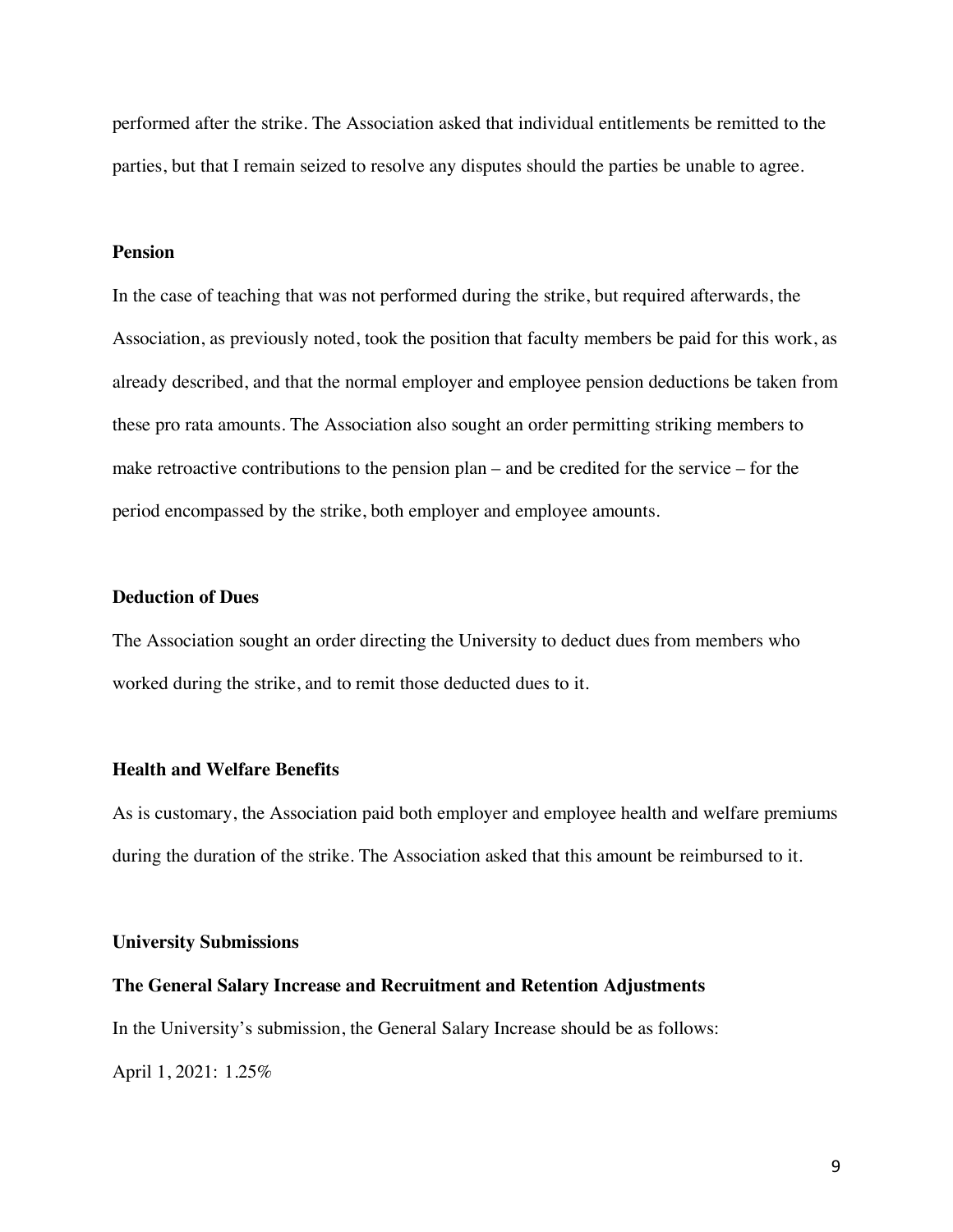#### April 1, 2022: 1.5%

#### April 1, 2023: 1.75%

These across-the-board increases, together with the Structural Changes already agreed upon, achieved the shared objective of making "reasonable advancement" towards the 25<sup>th</sup> percentile. In fact, according to the University's calculations, the offered across-the-board increases (relying on median data), when combined with the Structural Changes, and relying on certain assumptions that the University outlined, brought employee compensation "exceptionally close to the  $25<sup>*</sup>$  percentile by  $2024$ " (although, admittedly, comparing University outcomes with those in the U15 was problematic because data for many of these universities now and in the future is unknown).

The Structural Changes are as follows. On average, salary floors were increased as were the maximums. The threshold was removed from the salary scale together with upward adjustments to the value of the yearly performance increments. The University estimated that these Structural Changes had a cumulative value over the term of the collective agreement of around 4%. These Structural Changes – alone – would, based on the University's analysis – actually result in achieving reasonable progress towards the  $25<sup>*</sup>$  percentile even before any General Salary Increase. Completing the picture were the improvements to market stipends: utilization opportunities were broadened and amounts available had been substantially increased (although admittedly remained discretionary). Accordingly, and in the University's view, its proposed General Salary Increase together with the Structural Changes did not just make "reasonable" progress of moving towards the  $25<sup>*</sup>$  percentile, they made "significant" progress. In contrast,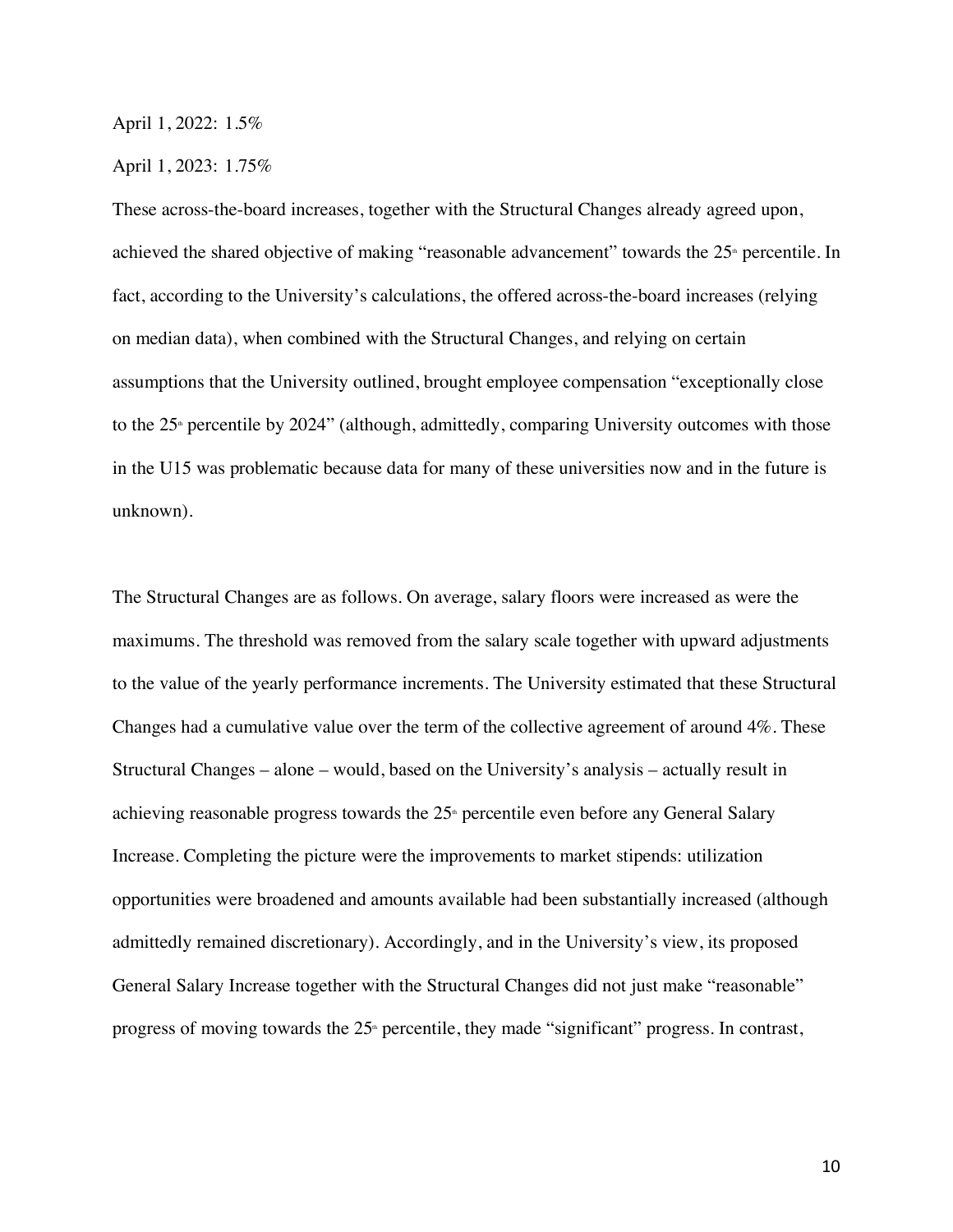according to the University's analysis, the Association's proposed compensation would "significantly exceed the  $25<sup>*</sup>$  percentile and approach the  $50<sup>*</sup>$ ."

Given the economic outcome that would result from the University's proposals; namely, reasonable progress towards the  $25<sup>*</sup>$  percentile, there was no need for any Recruitment and Retention Adjustment. Not only were such adjustments unnecessary to give effect to Paragraph 8, there was, on the evidence, no recruitment and retention problem that needed to be rectified (and to the extent individual issues arose, they could be addressed through the now broadened and increased market stipends). Simply put, in the University's view, there was no recruitment or retention problem. Turnover was low – there was an annualized resignation rate of approximately 1.7%, a rate that compared favourably in the sector – and the University was consistently and readily able to hire staff.

Moreover, in the University's submission, while Paragraph 8 was important, it was not the only factor to be considered in determining fair and reasonable compensation. Paragraph 8 did not say, as it might have, that the parties *will* reach the 25<sup>th</sup> percentile during the term of the collective settlement. Rather, it stated the objective of making reasonable progress toward that goal. Paragraph 8 – the mutual aims – were interrelated with replication and other criteria. And that meant objectively addressing sectoral outcomes, relevant comparators, market forces and economic realities, among many other factors. For example, the University's financial circumstances had to be considered. The situation was stable – the University was not claiming inability to pay – but at the same time the University was in no position to fund a profligate award. Its principal source of funding – the provincial government – was under pressure, as were

11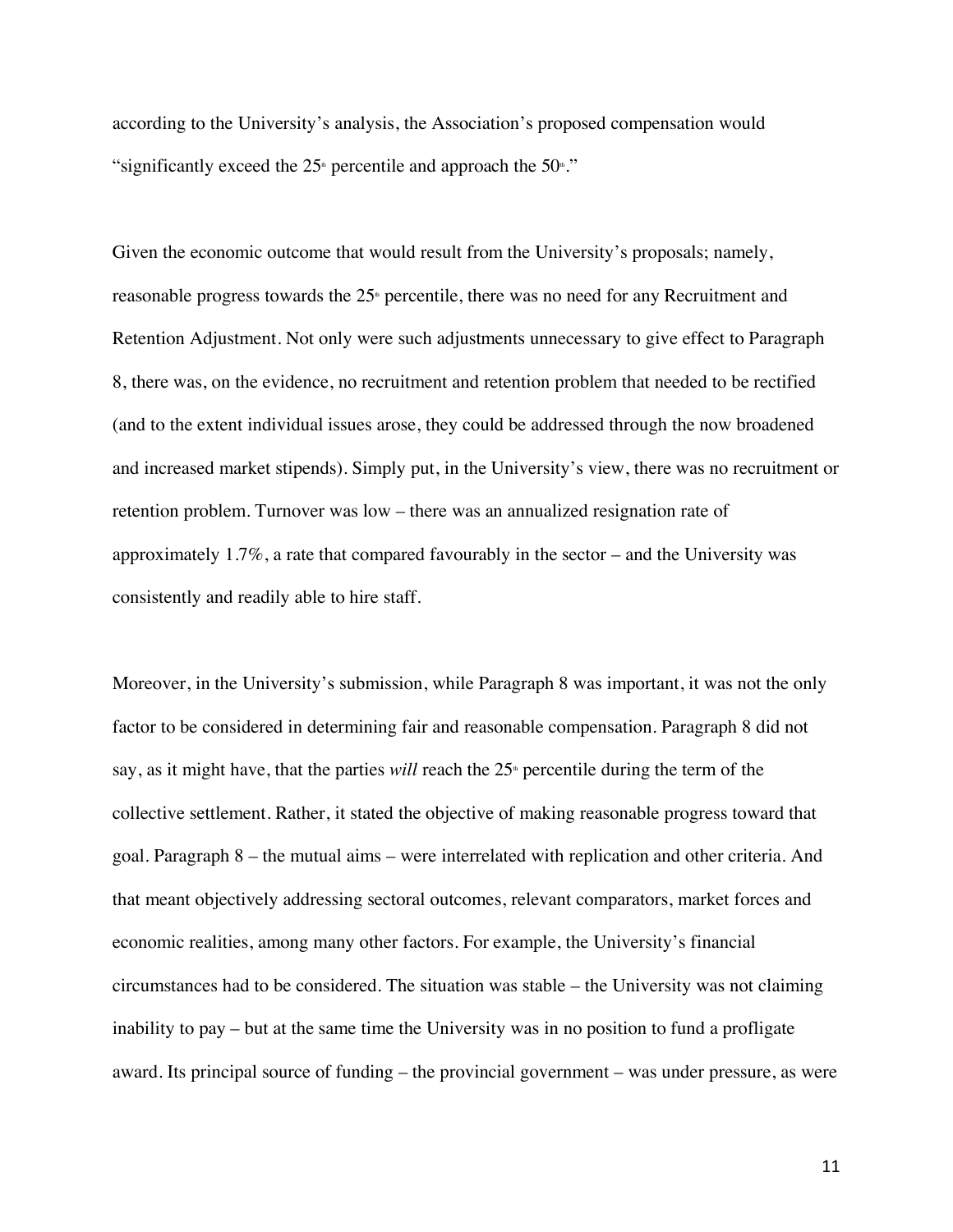other traditional revenue streams. The provincial economic situation had to be considered: the provincial deficit and debt had dramatically increased. The impact of the pandemic on the economy was deep, and while there was evidence of recovery, uncertainty remained. Cost of living was increasing, but Winnipeg remained affordable especially compared with the cities and communities where the other U15 were located.

Also extremely relevant, in the University's submission, were direct comparators, such as, for example, the recently ratified University of Alberta agreement providing for across-the-board increases of 0% July 1, 2020, 0% July 1 2021, 0% July 1, 2022 and 1.25% on April 1, 2023 and 1.5% on December 1, 2023) with an additional .5% based on a "Gain Sharing Formula" in 2024 retroactive to 2023. There were few provincial public sector settlements to consider in this process, but the ones that were available confirmed that the numbers the University proposed were fair, reasonable and reflective of an outcome the parties would have reached had their negotiations concluded with a collective agreement especially when the Structural Change impacts – again worth approximately 4% over the term – were included in the overall compensation results.

#### **Return to Work Disputes**

The University also urged that all the Association requests for compensation under the Returnto-Work Disputes rubric be dismissed. There was simply no justification for retroactively paying employees who withdrew their labour. Employers could offer signing bonuses or other incentives to encourage employees to return to work from a strike, or for other reasons, but arbitrators should not order this. There was, likewise, no justification for adjusting pensions – no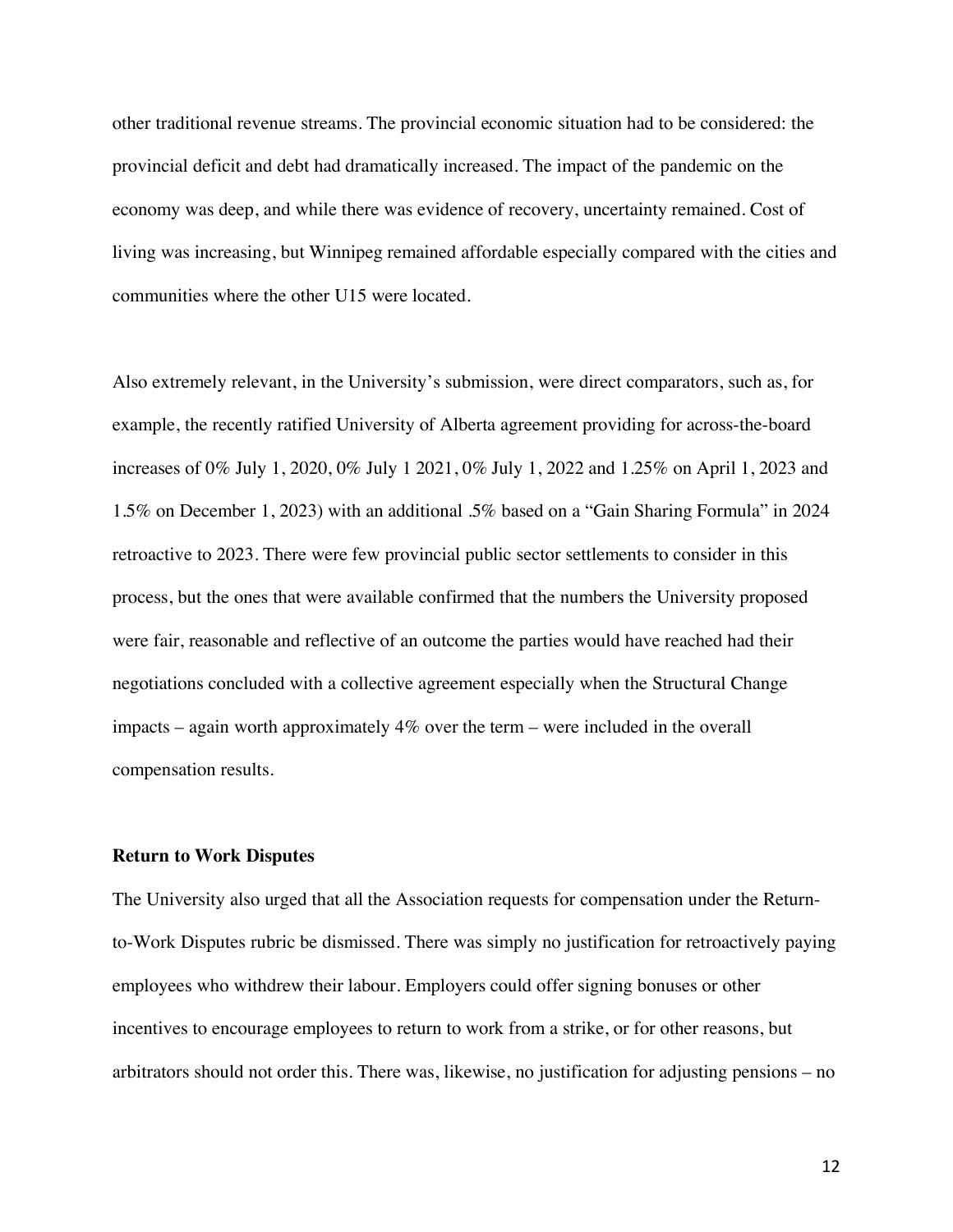matter who made the contributions – assuming it was even possible, which, the University suggested, was a dubious proposition at best given the terms and operation of the plan. As importantly, on a principled basis the fact was that work was not provided during the strike, and employees should not, in these circumstances, be entitled to be treated as if they had performed pensionable service. There was no justification for deducting dues from employees who did work and remitting them to the Association – those individuals were not represented by the Association during the strike and the University was under no legal obligation to deduct and remit those dues. And, finally, there was no justification for reimbursing the Association for the cost of continuing health and welfare benefits during the strike. The University was obligated to permit the Association to assume payment of these premiums, but there was no legal basis for the University to reimburse these payments after the strike and doing so would be completely inconsistent with sound labour relations as set out in the authorities. Not only were all of these Return-to-Work requests unjustified, they were also counter-intuitive and bad labour relations policy as they would do nothing but encourage future lengthy work interruptions.

#### **Award**

Paragraph 8 of the *Memorandum* is paramount and bears repeating:

In conducting the interest arbitration and determining the quantum of General Salary Increases and Recruitment and Retention Adjustments, the arbitrator shall be guided by the mutual aim of the Parties to achieve reasonable advancement in the U15 Group of Canadian Research University Salary Standings towards the 25<sup>th</sup> percentile, during the life of the Collective Agreement. The Arbitrator may consider arguments about the total effect of Article 24 in achieving reasonable advancement towards the  $25<sup>s</sup>$  percentile during the life of the Collective Agreement.

First, the words "shall be guided" are a clear and compelling directive from the parties to make reasonable advancement toward the 25<sup>th</sup> percentile the priority. The arbitrator is not to *consider*; the arbitrator *shall be guided* (emphasis mine). When the parties wished the arbitrator to *consider*, as set out in the second and final sentence of Paragraph 8, they said so. As the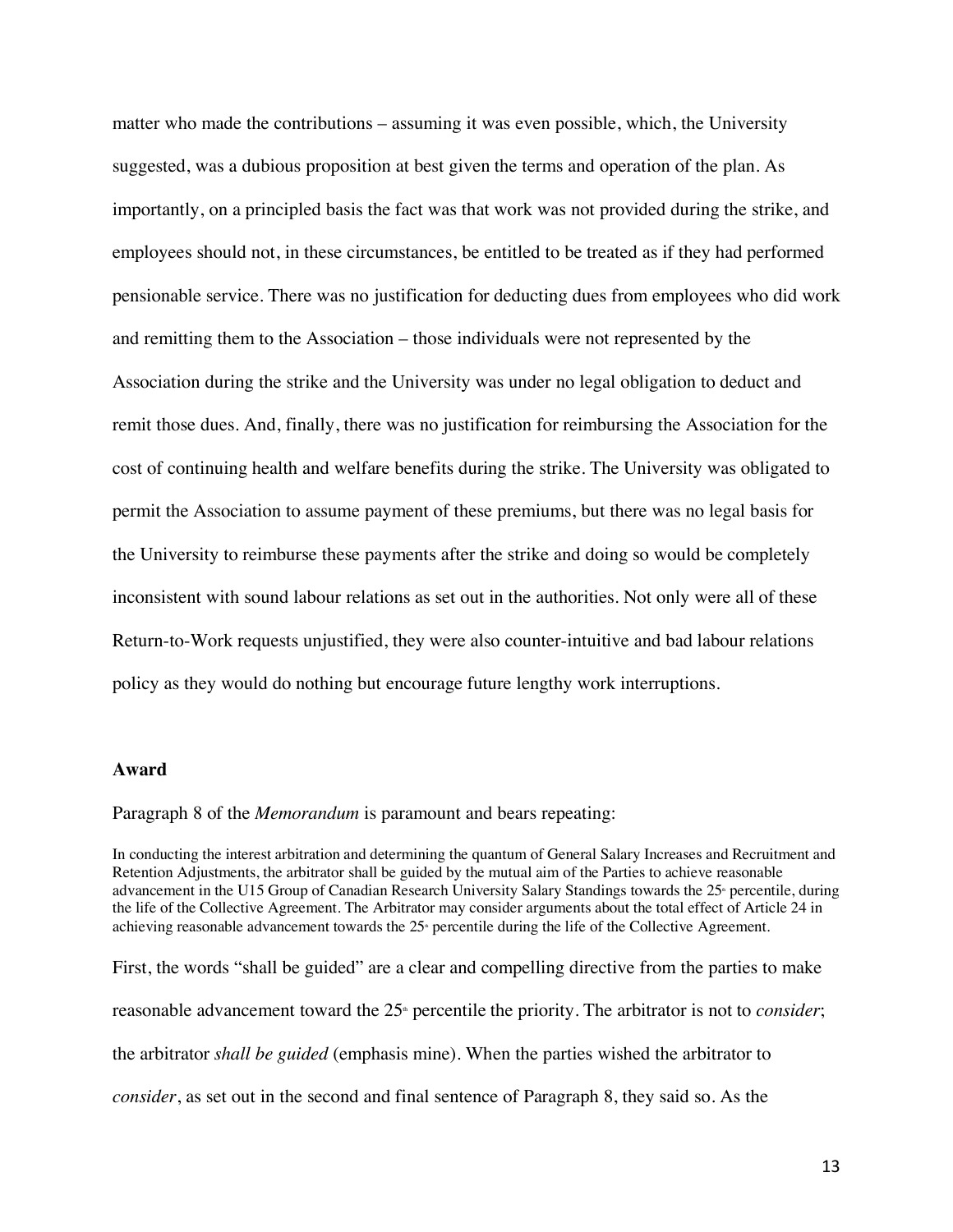submissions make clear, this language was deliberately negotiated to bring an end to a lengthy labour dispute. It must be given meaning and it must be acted upon. Second, while "reasonable advancement" is not defined, there is not a lot of room between  $15<sup>*</sup>$ ,  $14<sup>*</sup>$  and  $13<sup>*</sup>$  to use the University's placements, or  $14<sup>th</sup>$  to use the Association's placements, to somewhere between  $11<sup>th</sup>$ and  $12<sup>th</sup>$  place (which is the  $25<sup>th</sup>$  percentile).

Second, in determining what "reasonable advancement" means, the parties, in the last sentence of Paragraph 8, have invited me to consider arguments about the effect of the Structural Changes in doing so. The University has costed that at approximately  $4\%$  – cumulative – over the course of the term. The Association disputes that costing. Either way, the economic impact is far from *de minimis* – acknowledged by the Association as a "gain" (albeit one with limitations for costing reasons discussed below).

Third, both parties made assumptions about outcomes over the course of the next few years – outcomes in compensation settlements that would affect U15 placement and "reasonable advancement." There was granularity in these projections. In summary, however, the University urged me to project historical U15 settlement patterns on to the future and not account for inflation, while the Association urged me to adjust for anticipated inflation together with predicted normative wage outcomes. On balance, the Association's assumptions about inflation adjustments and anticipated salary gains results in projected bargaining results that appear sectorally unrealistic. More importantly, they are not based on existing objective evidence which limited as it is, goes the other way, as discussed below. Notably, one year of the term of the collective agreement is over and the second year is about to begin.

14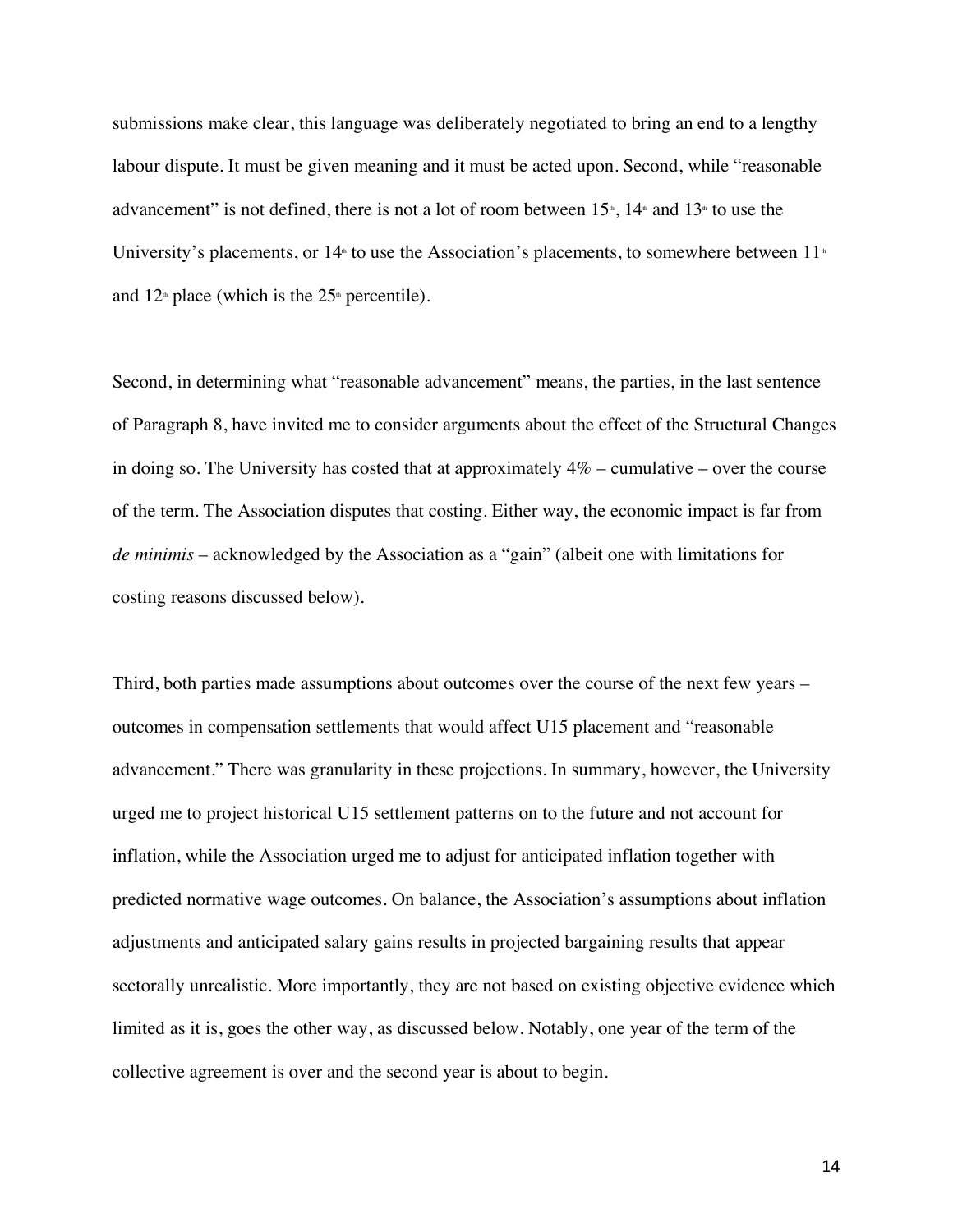There is also the matter of costing.

In my view, the preferred approach – as both the University's and the Association's involve assumptions – is to pay attention to the U15 data as it currently exists. Related to that conclusion, it is my view that the preferred costing method is to use means, not medians. Averages – the mean – is the most commonly used statistical measure and the one, for this reason and those that follow, best suited for present purposes.

I do not accept – a finding based on the data in the briefs – that there is actual evidence of a skewing effect here of extreme outliers, as suggested by the University, justifying the use of the median and have concluded, therefore, that averages, the mean, should be used when considering the General Salary Increase and movement towards the  $25<sup>*</sup>$  percentile (a finding that also obviously impacts the University's asserted value of the Structural Changes). The conclusion, again based on the data, is inescapable that median numbers are not particularly helpful in accurately plotting movement towards the  $25<sup>*</sup>$  percentile, leaving me to conclude that the University's proposed General Salary Increases, together with the Structural Changes, do not achieve the objective required by Paragraph 8 of the *Memorandum*. I also do not accept the Association's submission that in giving effect to Paragraph 8 I should "err … on the high side" and should salaries "rise above the  $25<sup>*</sup>$  percentile ... that would provide good arguments the University could use at the next round of bargaining, to constrain further significant wage increases …." The task at hand is to achieve "reasonable advancement in the U15 Group of Canadian Research University Salary Standings towards the  $25<sup>*</sup>$  percentile, during the life of the Collective Agreement." The task is not to provide a windfall; the task is to give effect to the

15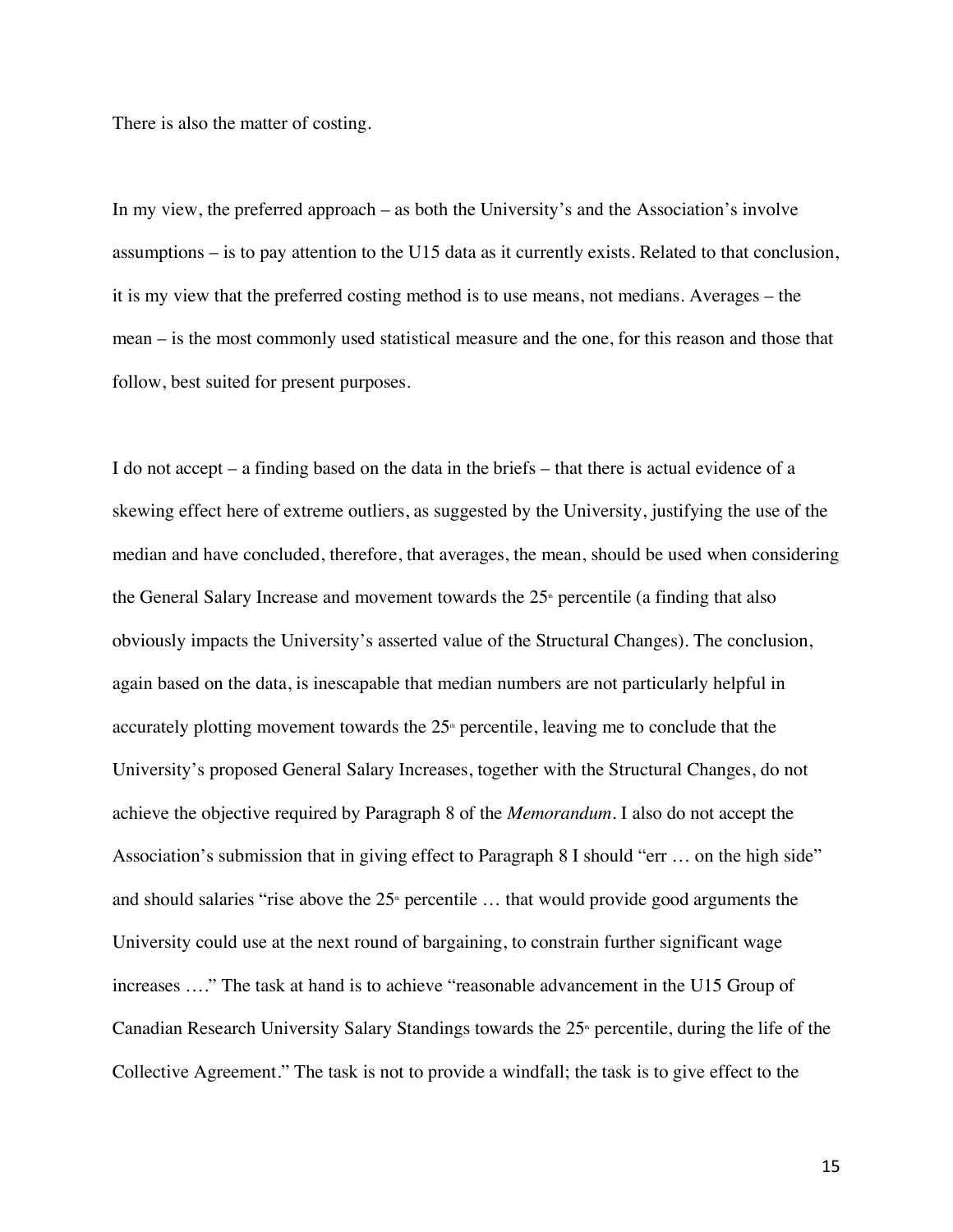agreement memorialized in the *Memorandum.* I do not believe that it was ever in the contemplation of the parties that the base line for achieving the shared objective should rely on assumptions and projections both about salary increases and inflation over the term. The parties could have said that if they had wished, and it is legally and factually significant that they did not.

In fashioning this award, I am not oblivious to the corrosive effect of inflation on wages. Inflation may prove persistent, and if it is it will eventually be reflected in post-secondary free collective bargaining. Those outcomes/awards do not currently exist. If anything, the data indicates depressed sectoral salary results, in large part because of state action: the result of Ontario's Bill 124: *Protecting a Sustainable Public Sector for Future Generations Act*, 2019, but also, for example, more recently the results of free collective bargaining: for example, at the University of Saskatchewan (one year extension with 1.8% general salary increase in 2022/2023) and the University of Alberta (reviewed above).

In the meantime, making reasonable progress towards the  $25<sup>*</sup>$  percentile should be made based on the data that is currently available – by and large the same data that was available when the parties entered into the *Memorandum*.

#### General Salary Increase to Achieve Reasonable Progress Towards the 25<sup>th</sup> Percentile.

| April 1, 2021: | 2.25% |
|----------------|-------|
| April 1, 2022: | 2.25% |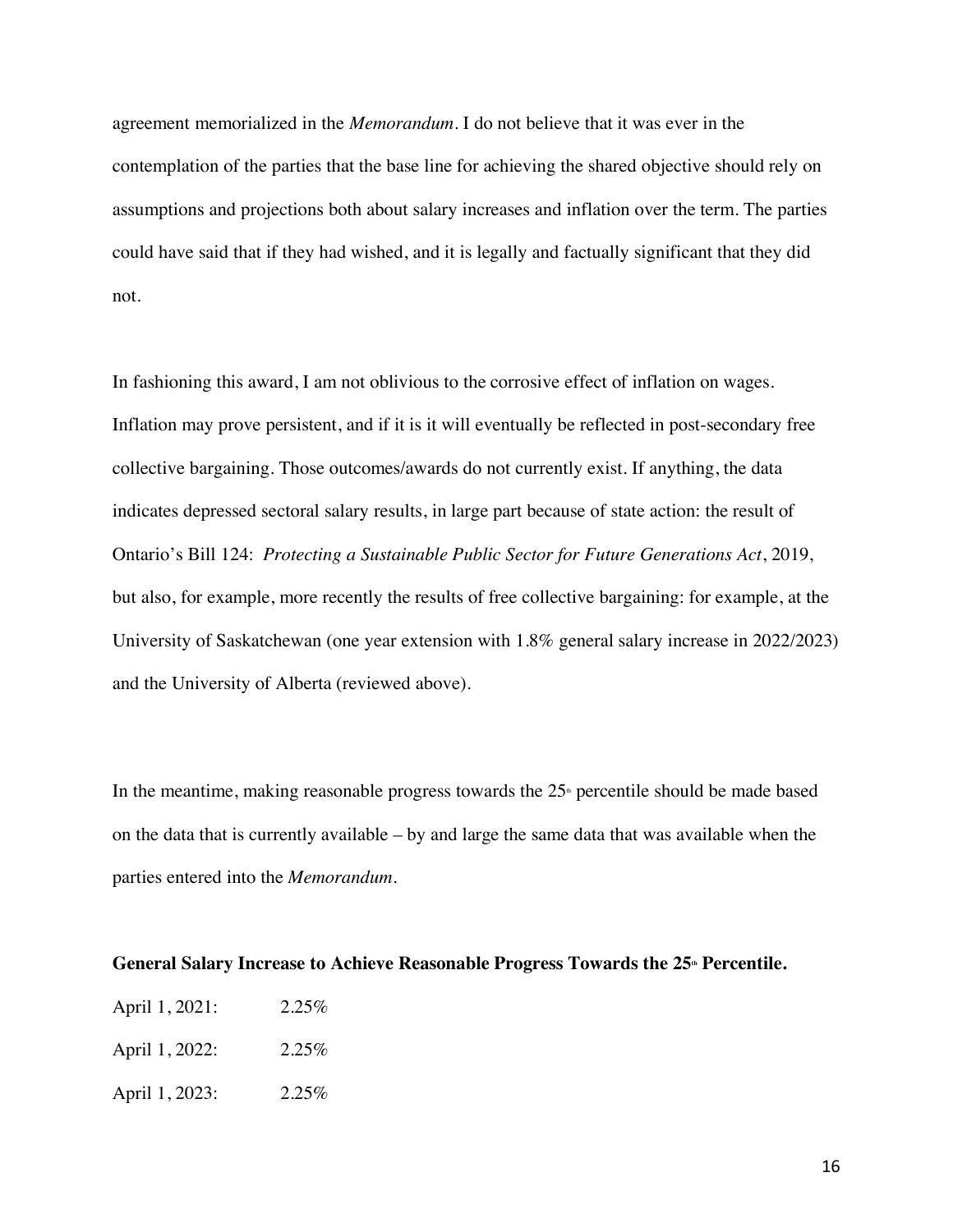# **Additional Special Adjustments as part of the General Salary Increases to Achieve**  Reasonable Progress Towards the 25<sup>th</sup> Percentile (Full Professors).

Full Professors not at max: to be treated in same manner as if it were an increment. Full Professors at max, or who reach max during the term, receive these amounts, pro-rated if necessary, as a lump sum.

| April 1, 2021: | \$3000.00 |
|----------------|-----------|
| April 1, 2022: | \$3000.00 |
| April 1, 2023: | \$3000.00 |

# **Recruitment and Retention**

I am not satisfied based on the evidence put before me that there is a retention issue; there is most definitely not a recruitment issue. The terms of Paragraph 8 of the *Memorandum* do not require me to order a Recruitment and Retention Adjustment no matter what. It would actually be perverse to order this kind of adjustment if I concluded, as I do, that there is no recruitment or retention problem to be addressed. For example, not a single Librarian has resigned in the last five years and it is far from challenging to fill vacancies. To be sure, the parties have historically agreed to modest recruitment and retention adjustments – but they last did so in 2013/2014. The University relied on future use of an expanded and enhanced market stipend to address any recruitment and retention issues that may arise. Normally, for whatever this observation is worth, recruitment and retention problems generally occur in particular faculties. Adjustments should, therefore, be targeted. Time will tell whether muscular targeted use is made of this discretionary funding.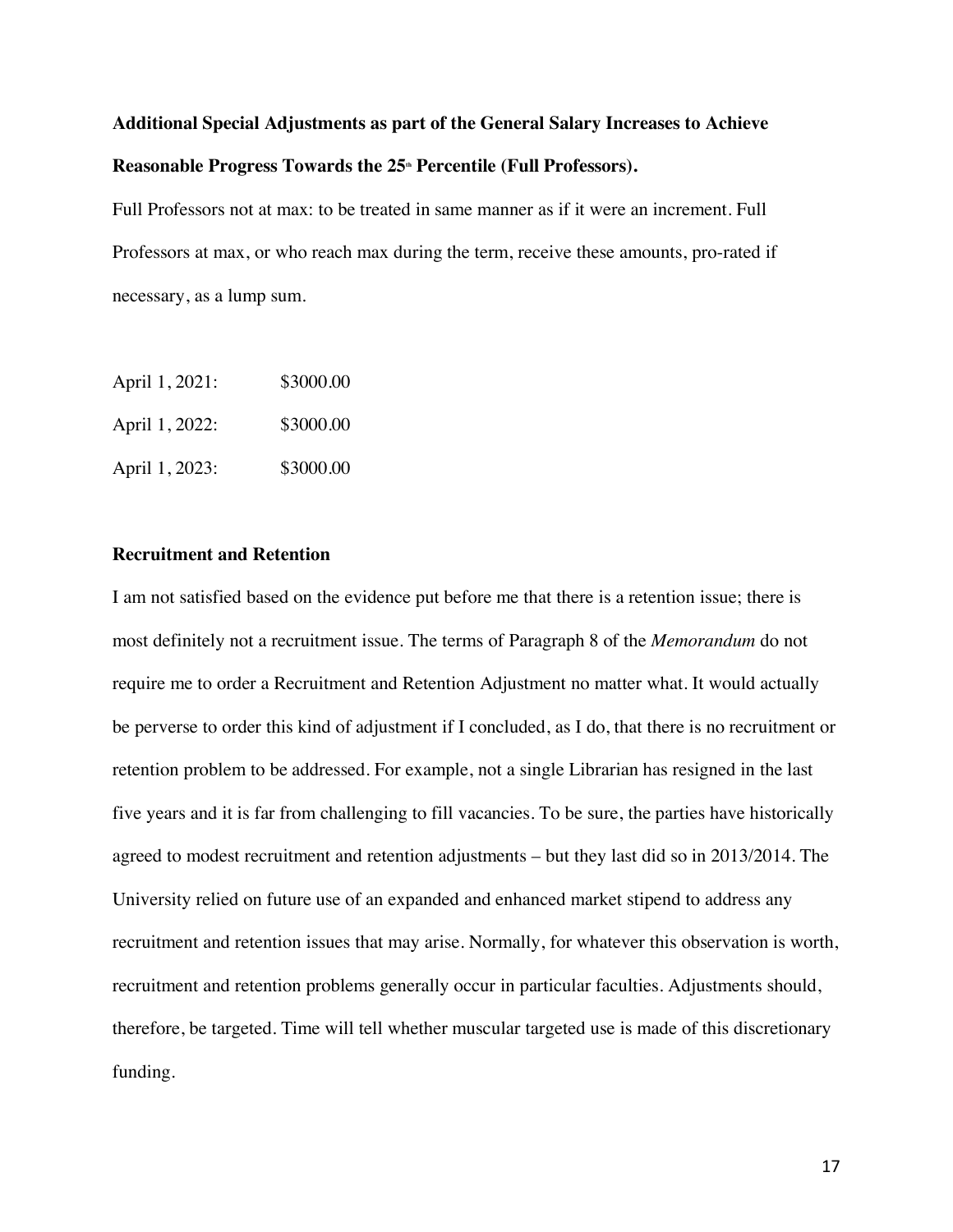# **Back to Work Disputes**

### **Pay**

There is no general entitlement for compensation lost because of a labour dispute. As Arbitrator

Burkett observed in *Mount Allison University and Mount Allison Faculty Association* (2014

## CarswellOnt 16645):

…it would be unusual, to say the least, for a third party to direct an employer to compensate its striking employees for loss of wages incurred as a result of withholding their labour in the form of a lawful strike. It is one thing for the parties themselves to agree, as one of the conditions upon which a strike is to be ended, to payments of this type (sometimes described as a signing bonus). It is quite another matter for a third party to award these types of payments where the parties have submitted their dispute to binding arbitration. The right to strike or lockout (except to the extent that it may be abridged in the interest of the greater common good, i.e. public health and safety, is a right that is fundamental to the functioning of a free and democratic society. However, it is a right that ought not be exercised without due regard to the merits of one's position and to the consequences. While I presume that the exercise of the right to strike in this case was exercised after careful deliberation, the fact remains that the primary purpose of a strike/lockout is to force the parties to agreement through the economic and other pressures that are brought to bear. In this case, the faculty must be presumed to have known that, subject to offsetting strike pay (which the Association correctly argues is delayed compensation already earned), they would suffer a loss of earnings and would most certainly have make-up work to do upon their return while, at the same time, the University officials would come under pressure from the community and from its students and, in the process, the University itself could suffer a loss of reputation. The secondary purpose of a strike/ lockout is, because of the economic and other disruption that it causes, to militate against future reliance upon the exercise of the right. To compensate striking employees for their strike-related losses or to force the University to make payments to charitable organizations after the fact would serve to lessen future resistance to the use of the right and, if the right is exercised in the future, make it more difficult to reach a compromissory result. It follows from the foregoing that, while parties themselves may choose to include such payments in the terms of a voluntary settlement of a strike/lockout, a third party should not award them (at para. 32)

In this case, however, when the strike was over the University had options. It could have truncated the academic year and the teaching that would take place within it. Instead, it chose to compress. In the result, faculty were required to perform all their assigned teaching, which selfevidently now included the teaching that had not occurred during the strike.

From the University's perspective, it did not require anyone to conduct the ordinary and assigned level of service and research upon the return to work as teaching duties were given precedence. However, there is no evidence of any formalized changes to work assignments and what communications there were on point – for example, an email in early January 2022 from the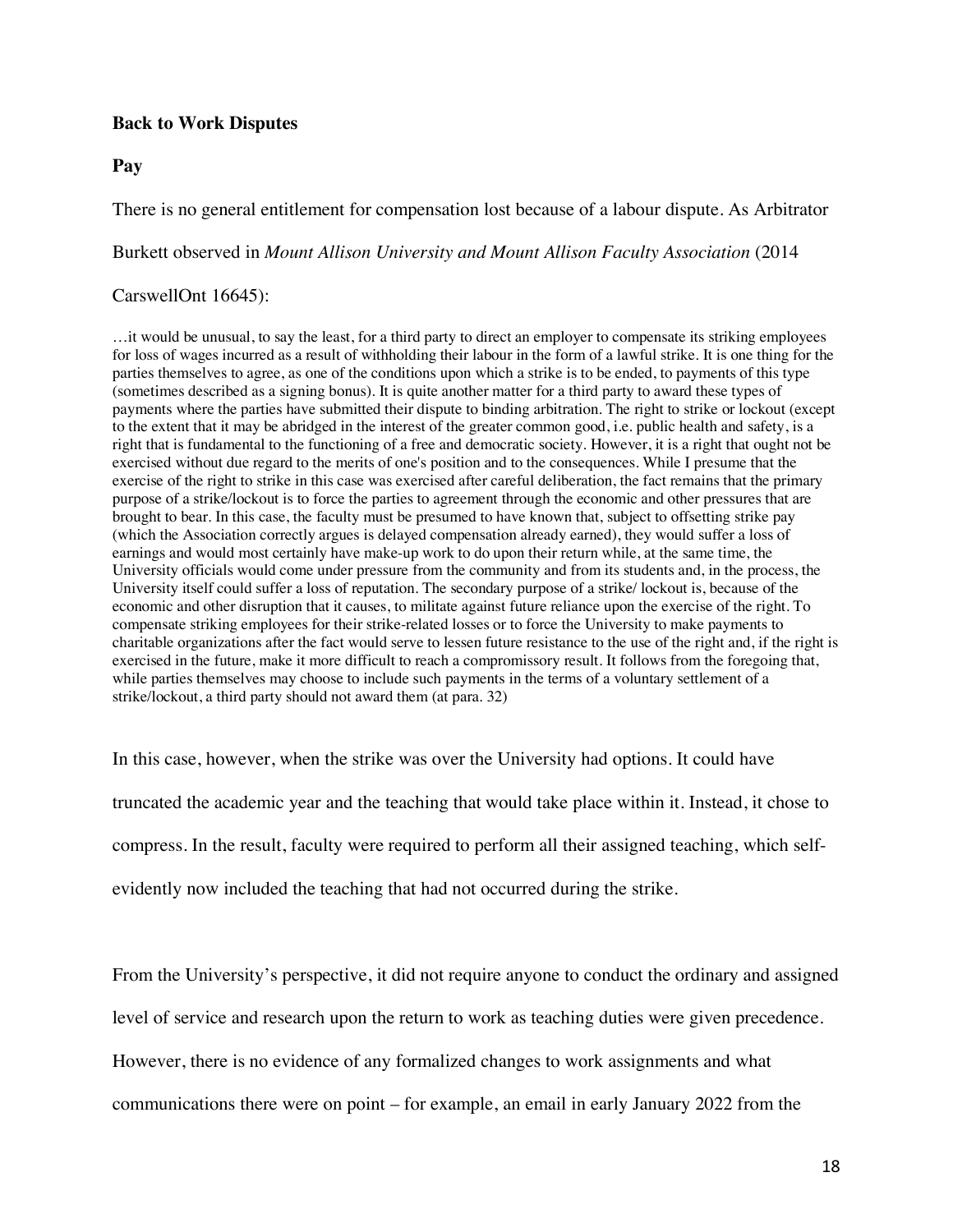Vice Provost to Deans indicating that overall workload expectations were reduced – were not brought to the attention of Association members. Indeed, the University concedes, at a bare minimum, that some service linked to teaching was still required. The conclusion cannot be reached that the University altered workloads – teaching, service and research – in a factually and legally significant manner. The evidence indicates that the teaching that did not take place during the strike was required by the University after it and that some deferred service and research took place after the strike. (Some essential research work – for instance, laboratory duties – had to occur during the strike.)

There is, in the circumstances, no justification for not compensating employees for work performed. One hundred percent of the teaching assigned was performed and so 100% of the teaching must be paid for. Accordingly, faculty with teaching assignments are to be compensated for whatever proportion of their workload assignment was teaching, pro-rated for the period of the strike when they were obviously not paid. Any amounts paid are subject to union dues.

Research and Service is much more problematic. I do not accept that research and service can be easily turned on and off. The University asserts that teaching duties were prioritized by the University after the strike and that research and service were deemphasized – a proposition which I reject, for experience in these matters indicates first, that the cadence of academic life is otherwise, and second, that any such rearrangement was not communicated in any formal manner. There is no evidence that the memorandum from the Provost to the Deans was circulated to PIL. The University knows how to communicate workload, and workload changes, but this is not the manner to do so. Nevertheless, the Association's request to remit is simply an

19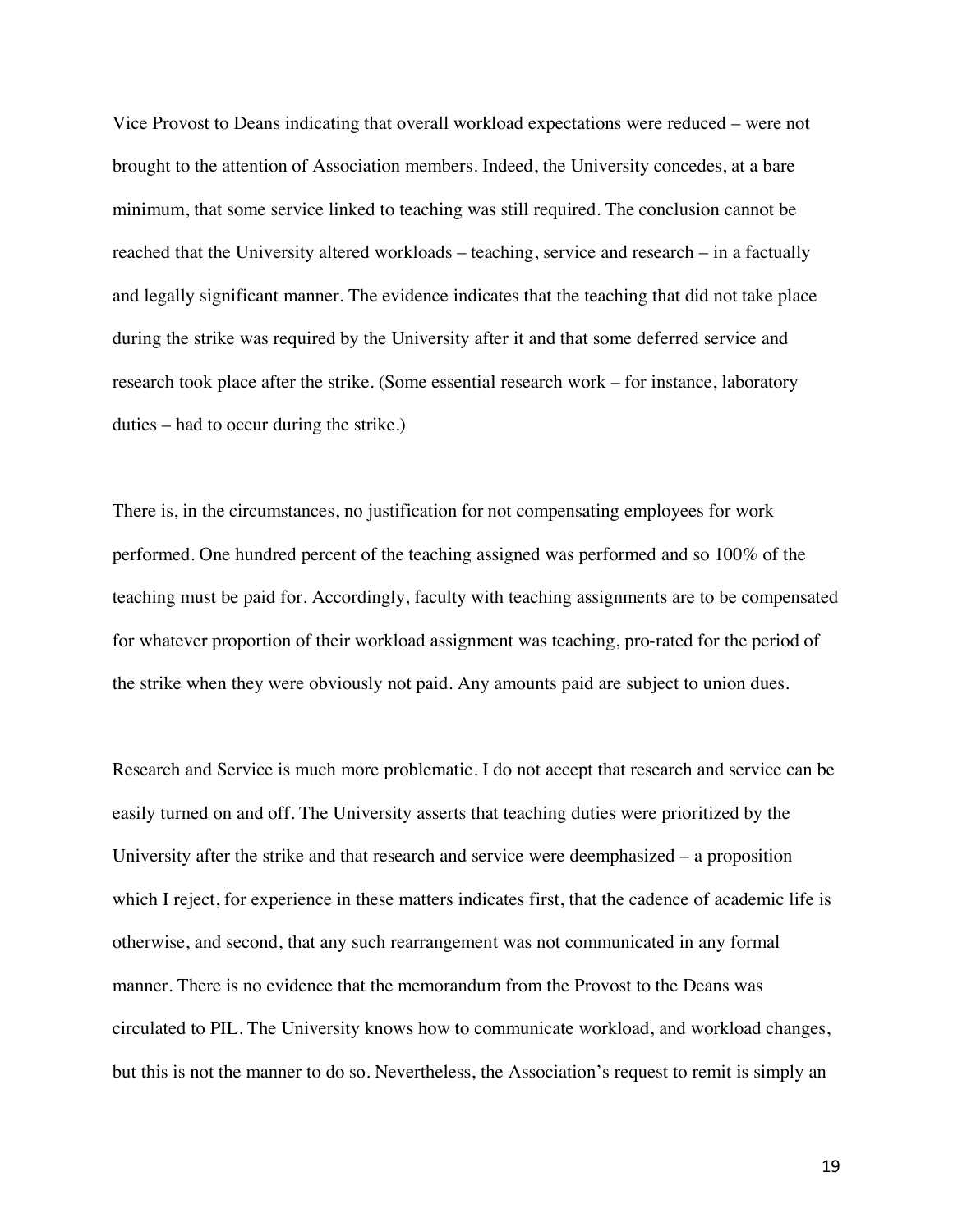invitation for future conflict and multiple proceedings with a most challenging and likely impossible quantifying task, and one that would not likely be informed by entirely reliable evidence. As well, the amount of time and attention that would be required to determine the value of essential work performed during the strike by strikers, and pushed forward research and service, would pale in comparison to the value of any likely award. More importantly, given the desire of the parties to turn the page and begin restoring their relationship, the labour relations benefits of leaving this matter subject to future almost certain intractable disputes where an attempt was made to determine individual activities not performed during the strike and then performed after it is far from apparent.

Accordingly, therefore, I direct a lump sum of \$1000 for Professors and \$500 for Instructors and Librarians (who almost exclusively only perform service). These payments are subject to deductions required by law but are not pensionable and are not subject to union dues.

#### **Pension**

The award on pension is two-fold.

First, the award has directed pro-rata salary compensation for any teaching performed after the strike that would have otherwise been performed during the strike. Consistent with that direction, pension contributions, both by the employee and the employer, must be made on this teaching compensation notionally calculated for the period of the strike. This award has directed a lump sum for service and research. This award does not direct that any amounts related to that lump sum be allocated for pension.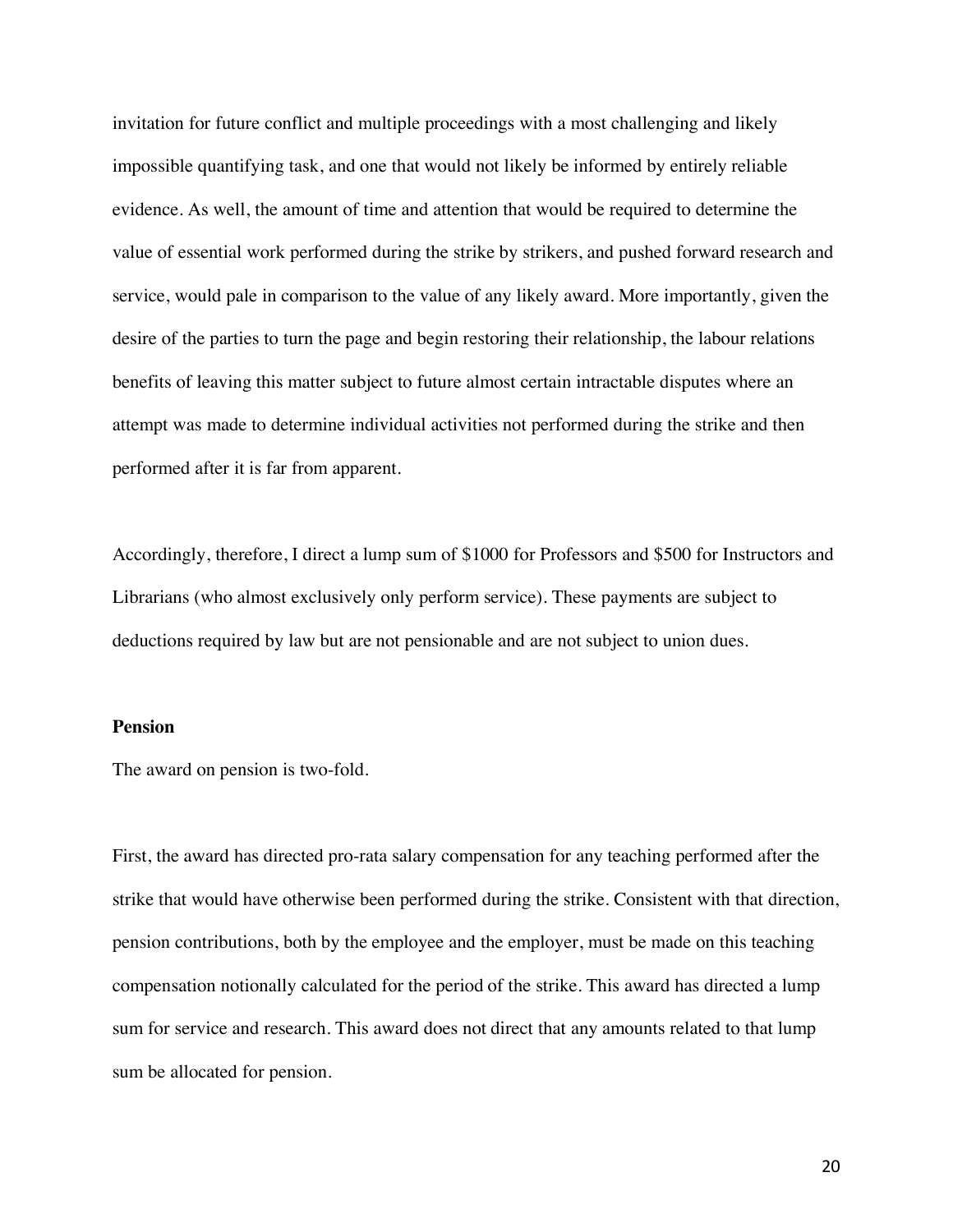Second, this award also directs the University to request the Pension Committee to facilitate employees making both employer and employee contributions to the pension plan for the period of the strike – even if an amendment to the pension plan is required – and to do so forthwith as if employees were on an approved leave without pay or reduced pay or such other characterization to ensure no loss in pension contributions or service. All affected individuals must participate and make necessary contributions, again both employer and employee (subject to any adjustment for shared amounts paid by both the employer and employees on account of teaching).

This is not an amendment to the collective agreement; rather, it is a one-off resolution, directly authorized by the *Memorandum* and pursuant to the jurisdiction reposed in me. It is directed at ensuring that members not lose pension credits and service by requiring them to make both employer and employee contributions for the period of the strike (adjusted for any teaching where the contributions, as normal, are to be shared). As importantly, it also gives effect to the stated and shared objectives of the parties to take meaningful steps to restore their relationship.

I do not anticipate any difficulty in making these arrangements – the timing of this award will permit contributions prior to April 30, 2022 – but to the extent they arise and on the off chance that the pension contributions cannot be made, I remain seized to resolve any issues following a process developed in consultation with the parties.

#### **Deduction of Dues**

The Association sought the deduction of union dues from employees who worked during the strike. In my view, this request is wholly without justification. Persons who chose to work during